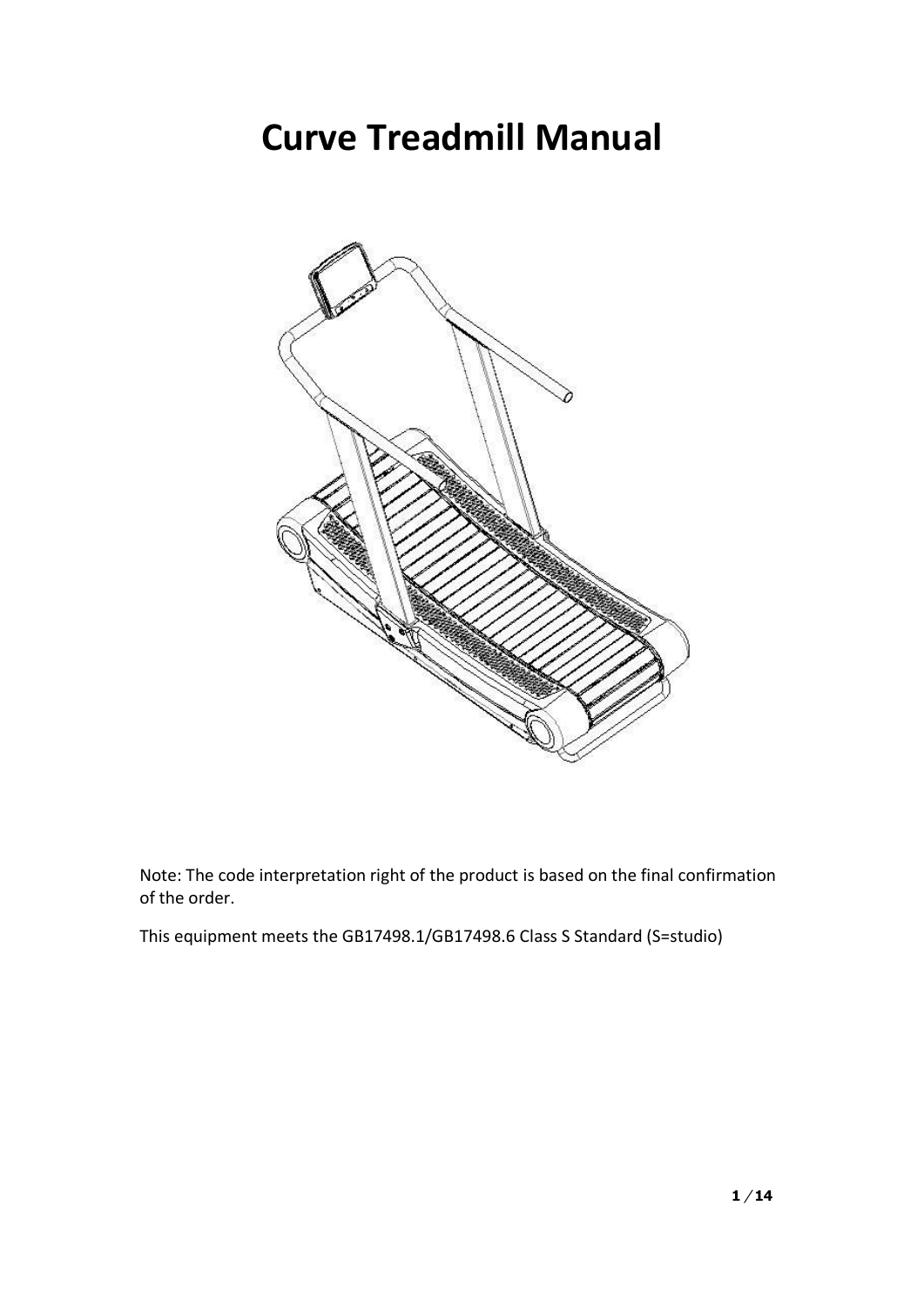| Important safety instructions  3    |
|-------------------------------------|
| Product description 5               |
|                                     |
|                                     |
| Display description (model CT300B)9 |
| Technical data  11                  |
| Equipment movement and              |
| adjustment12                        |
| Routine maintenance 13              |
| Fault diagnosis  14                 |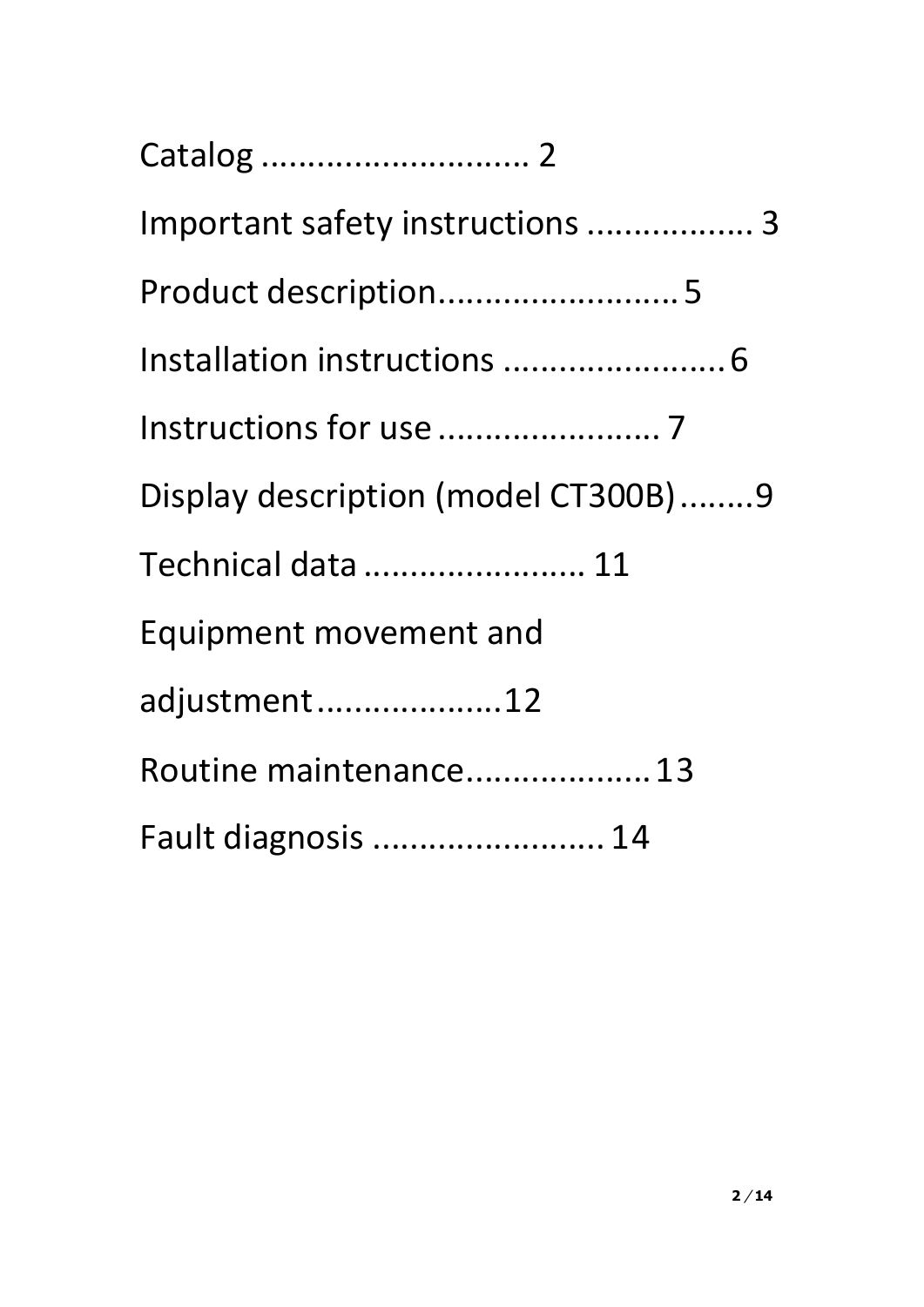#### <span id="page-2-0"></span>**Important Safety Instructions**

Prior to the implementation of any nutrition intake plan or dietary control plan and any stretching or exercise program, you must consult with physician or qualified health care practitioner. It is best to have a thorough understanding of the relevant information before deciding to implement any activities that may affect health or make any choices.

Please read all instructions before using the product. These instructions can ensure user safety and protect products.

Only under the supervision of qualified personnel, the children and Disabled people can come to close or use of products.

This product can be used only by instruction noted in this User Manual and can be used only by the way and conditions specified in the manual. Any other use will be taken as improper behavior that may cause danger.

Do not use non LAND recommended accessories.

Don't put your hands near the moving parts. Don't put your feet under the moving parts.

Do not let objects fall or insert the opening parts .

For certain special exercises,relevant doctor issued certificate will be needed before use, but also to meet the conditions of use of LAND.

Under special conditions, this product can only be used under the close supervision of a professional doctor.

Before each exercise starts, you have to adjust yourself well, avoiding hindering any components.

According to self physical condition and health conditions to develop training programs, starting from a smaller load of exercise.

Don't be too tired or too exhausted. Wrong training or excessive exercise may result in serious injury or death. When suffering from pain or abnormal symptoms, immediately stop exercising and consulting doctors.

Wear suitable clothes and shoes when training; Don't wear clothes that hinder perspiration. Tidy up long hair. Keep clothing or towels away from moving parts.

When the product is in operation, any third party must maintain a safe distance.

Do not use equipment in the presence of children or pets.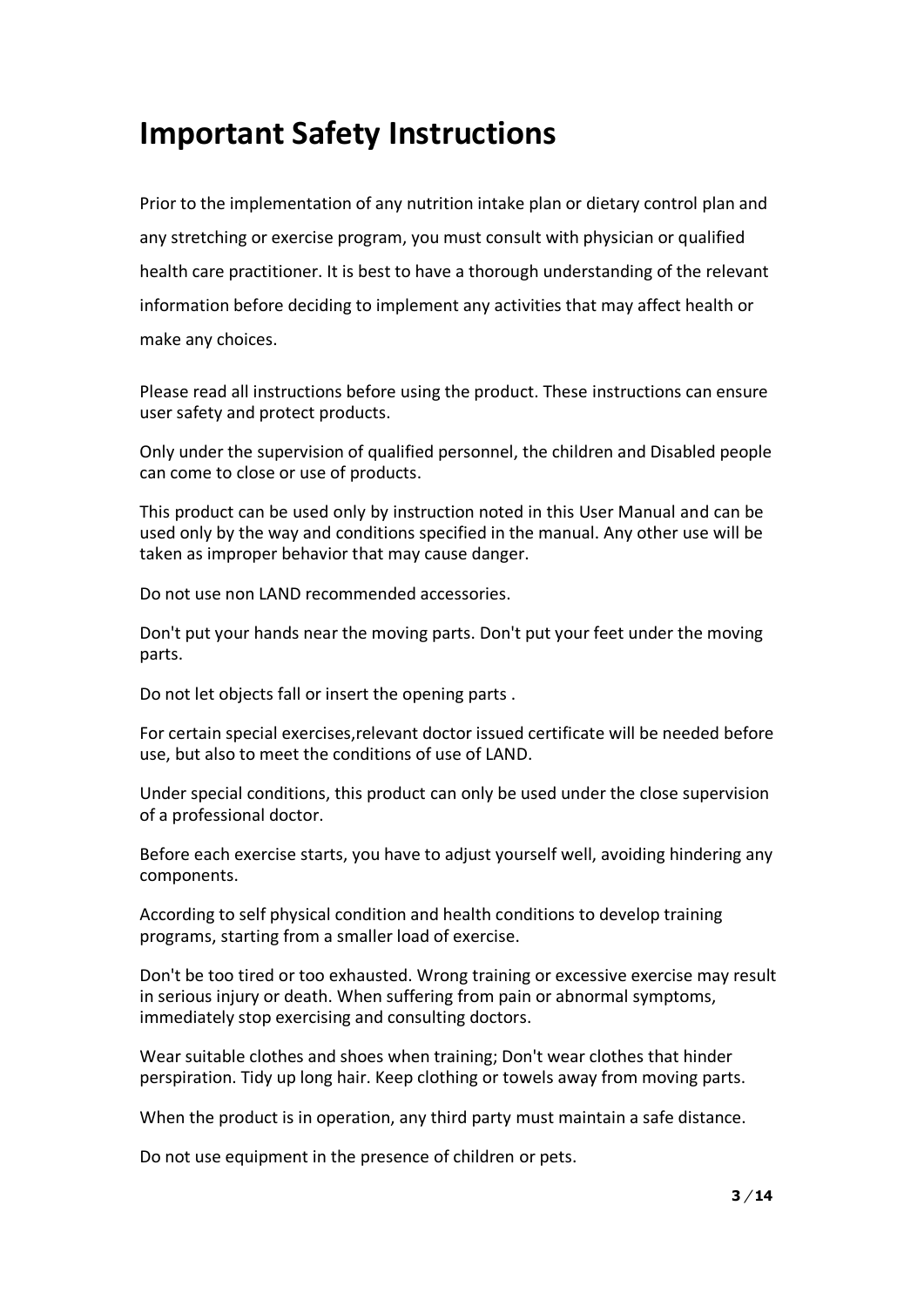Fitness center staff should clearly clarify to the user the correct use of equipment to avoid improper use.

The product can only be used after fully installed,Each time before use, the product should be checked. If it is abnormal, please do not use any more..

Install and launch the product on a hard floor surface. 2m\*1m safety area must be reserved in the rear of the treadmill.

Do not expose the product to the direct sunshine.

Do not use the products outdoor ; Do not put the product in the open, avoiding from atmospheric factors; Do not spray to the product.

Do not place the product in a humid environment, such as a swimming pool, bathtub and sauna room.

All the components (such as power cables and switches) must be away from liquids, in case of electric shock.

This product should be kept in a good operating condition. If you find any wearness, please consult LAND technical support services.

Do not attempt to maintain the product according to the instruction not from User Manual.

The installation, maintenance and adjustment of equipment shall be carried out by the professional or designated personnel of LAND company.

The electrical equipment shall conform to the standards or laws of the country where the equipment is used.

Don't put anything on the rack or display.

LAND will not be responsible for the loss caused by the following reasons: maintenance without authorization, improper use, accident, negligence, improper assembly or installation, any modifications or adjustments without the written authorization of LAND and users do not comply with the user manual when using, running and maintenance of the product.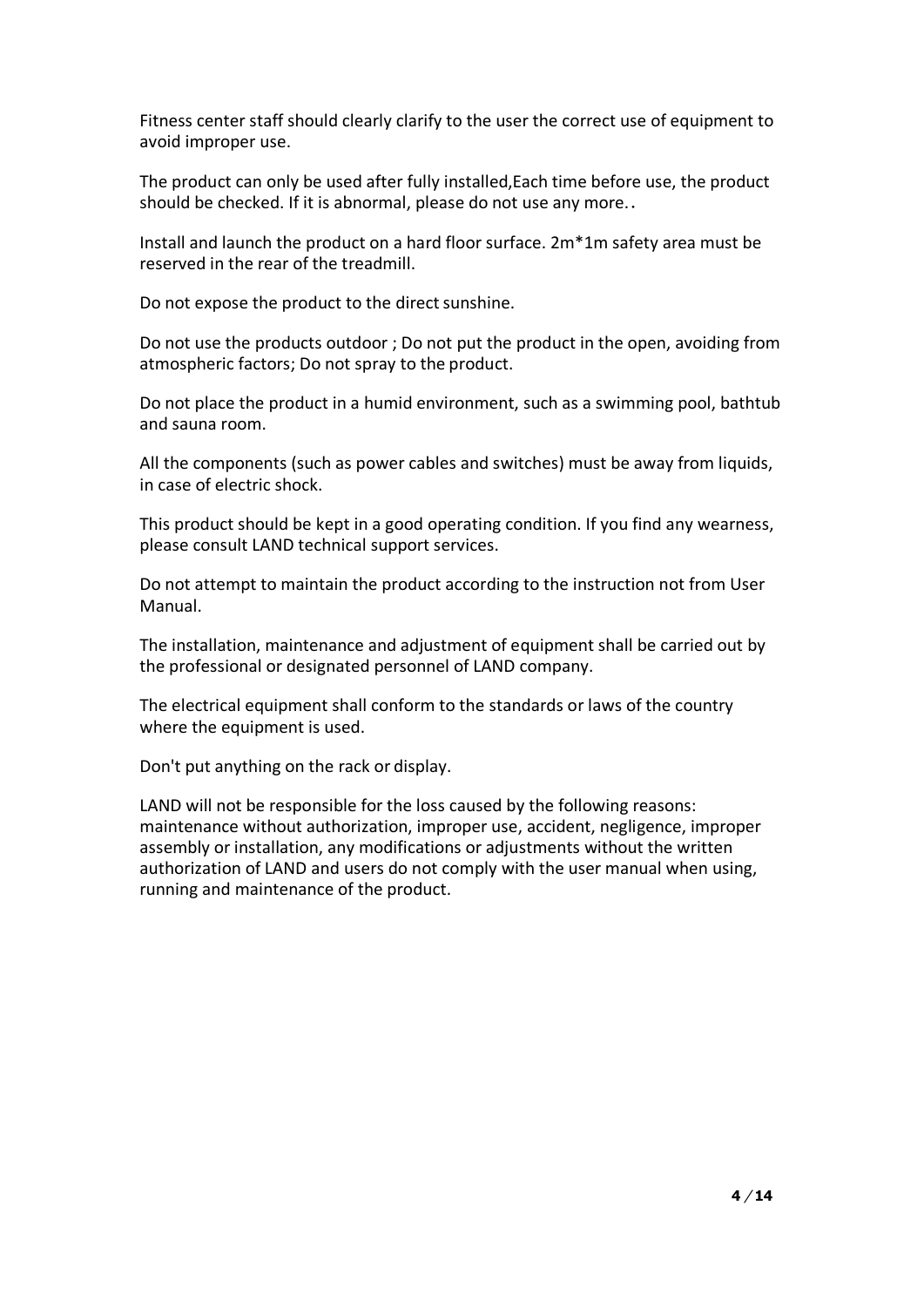## <span id="page-4-0"></span>**Product Description**

Display(A):Display ongoing exercise ,Model No CT-300B is equipped with display.

Running Belt (B): Surface is polyurethane,which can ease the impact on the joints.

Lateral Handle(C):When standing on treadmill or losing balance ,you can hold it to stand firm;when quick walking or running ,you can keep balance by it .

Side upper boards (D):When the user is in danger or feel tired,he can put his feet on the boards for a short pause,in addition,it can be used as a tool for single foot exercise.

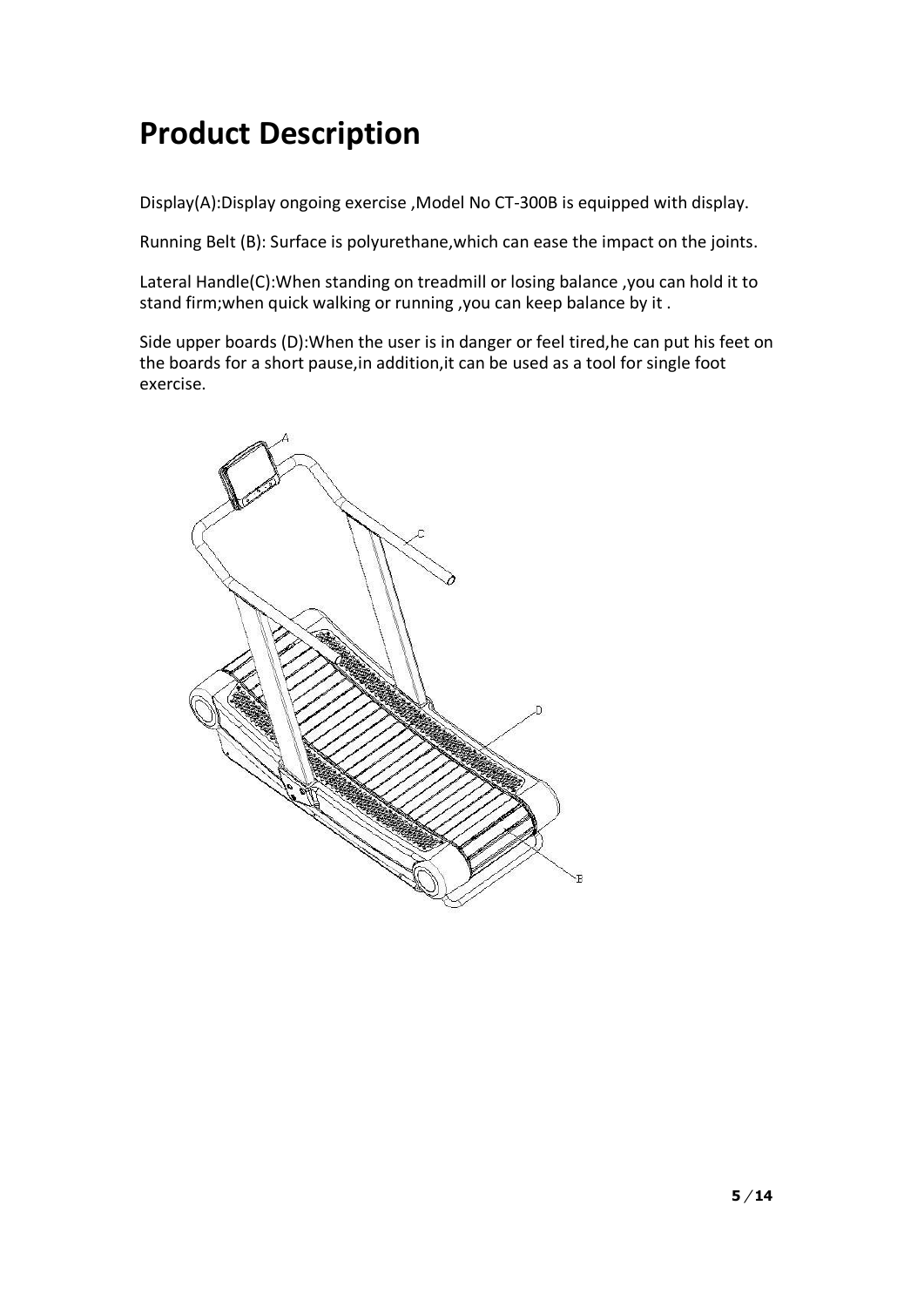### <span id="page-5-0"></span>**Installation Instructions**

- A、 Take down side boards (02)、side shells(01) (Picture 1)
- B 、 First fix the left pillar with Inner Hex Cylindrical Head Screws 4(M12\*45)、 Washer 6 ( $\Phi$ 12), Spring pad 5 ( $\Phi$ 12), then connect data wire of left pillar to the data wire of main frame .(Picture 2)
- C、 First fix the right pillar with Inner Hex Cylindrical Head Screws 4(M12\*45) 、 Washer 6 ( $\Phi$ 12), Spring pad 5 ( $\Phi$ 12), Then connect the Wire C bypass wire disc(03)to Reluctance shaft d.(Picture2、Picture 3)
- D. Fixing the central armrest with Inner Hex9(M10\*20), washer 7 ( $\Phi$ 10, spring pad  $8(\Phi 10)$  (Picture 4)
- E、 Fixing the screen with Inner Hex Flat Head Screw 10(M10\*20)、Washer 11  $(\Phi$ 10) (Picture 5)
- F、 Re-install Side upper boards (01)and side shells (02) (Picture 1)

The above instructions for CT-300B installation way with it.



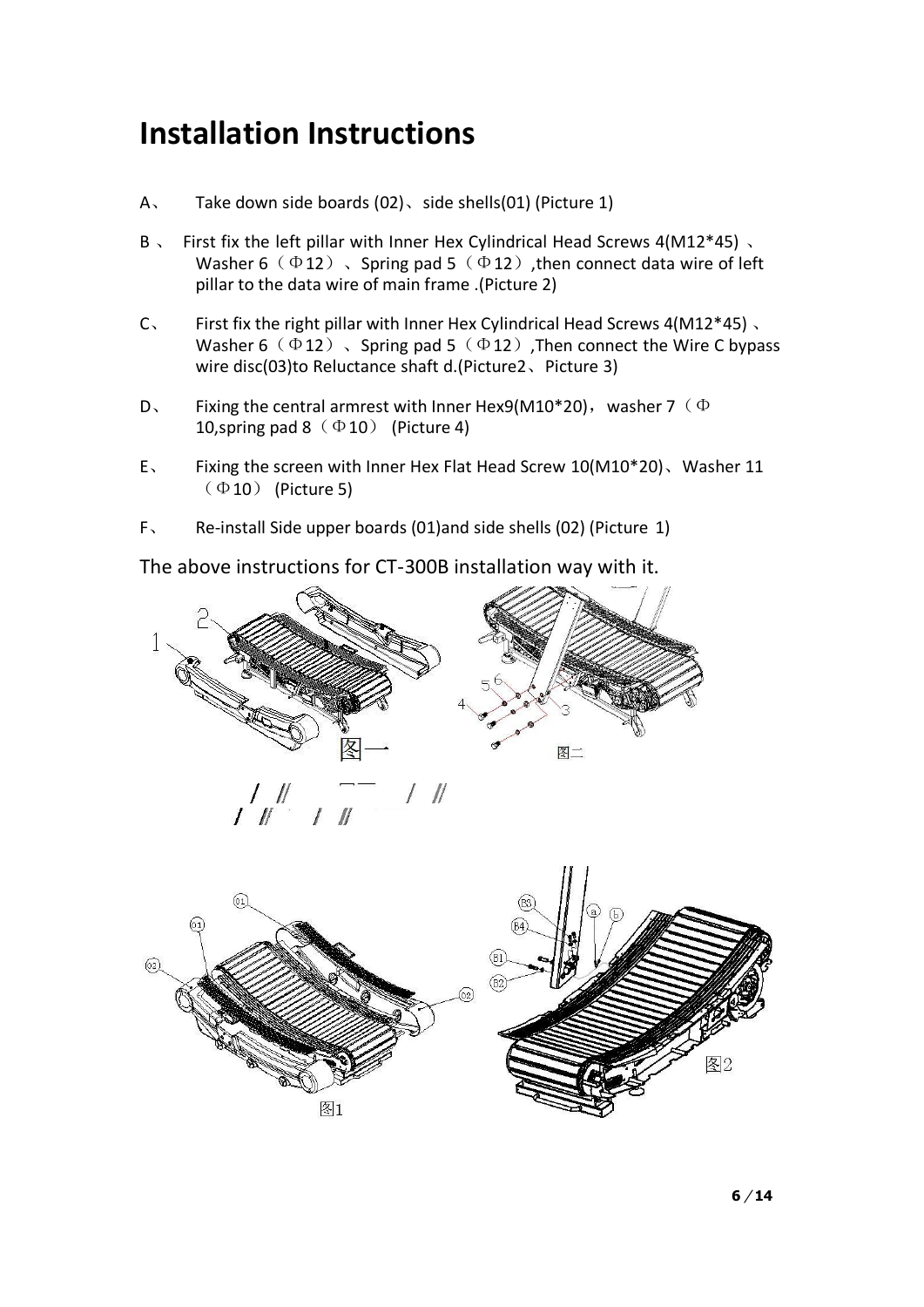#### <span id="page-6-0"></span>**Instructions for use**

Hold the side handle,then step on the running belt from the back.View front ,then put the feet on both sides of the upper boards.

Standing firm on the running belt and then begin to exercise.

At the beginning of exercise, hold the handle to keep safety.After adaption ,release your hand from the handle which can improve the sense of balance and maintain the correct posture.

At beginning ,walking fast with the speed of 6-7 km /h.Then increase the speed gradually while maintaining a certain stability and security.

Because the running surface is slightly curved, the more toward the central handle ; the speed more faster. more backward, the speed more slower

If the user feels that the running belt is suddenly subsided, grasp both sides of the handle, hold yourself and put your feet on the side upper boards,

Finally boarded down

When finishing exercise, you can grasp the handle on both sides, hard to hold yourself and put your feet on the side upper boards, and finally boarded.

When Exercise,please adjust the braking level gradually.

Running belt is not driven by motor, can run freely.When boarding on or down the equipment, you need to hold the side handle.



According to different exercise and braking strength, the uses of side and central handles are different, the device can provide a variety of exercise methods.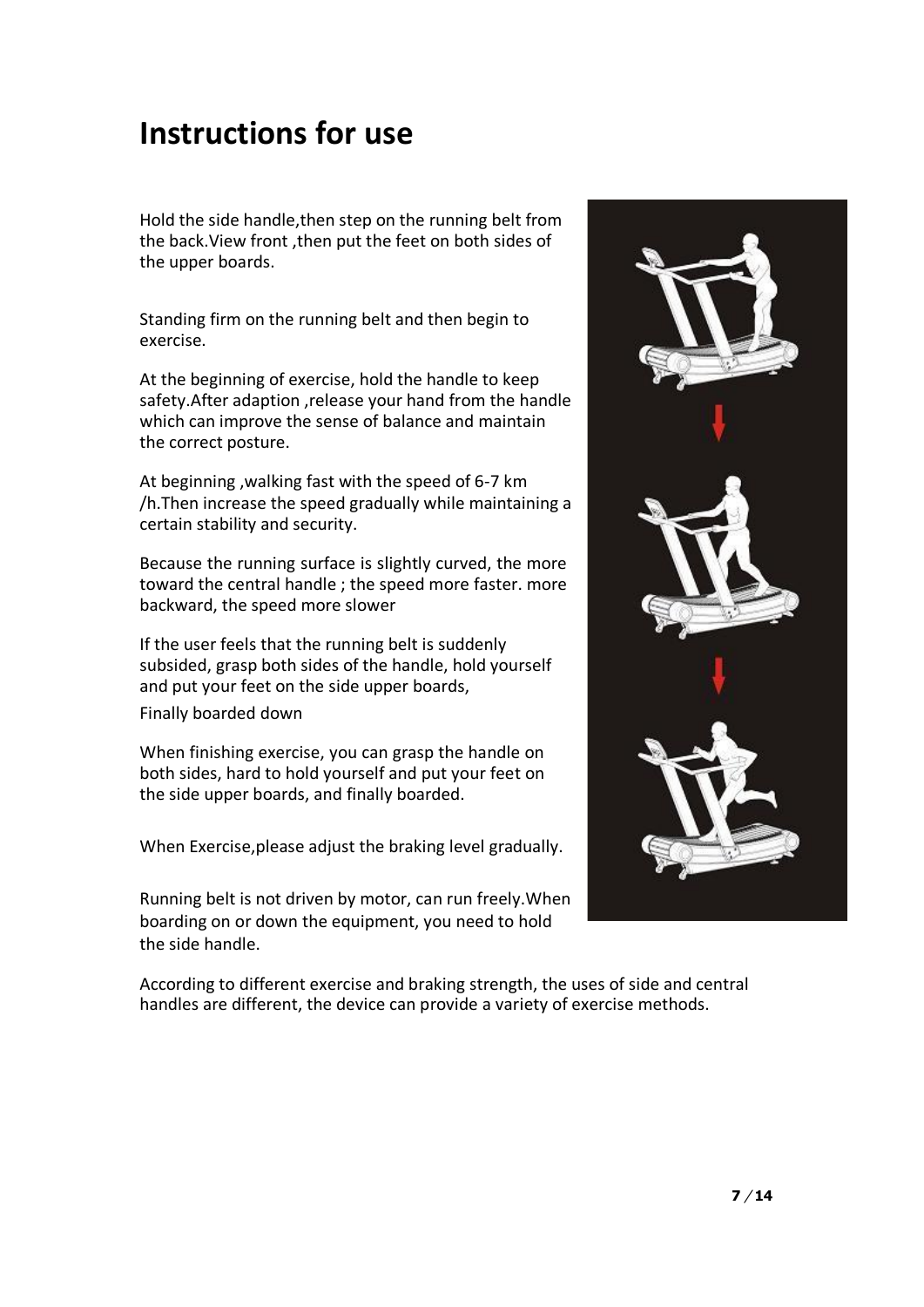





Side shuffle step



WARNING

User must keep concentrate, to avoid losing stability and balance

Two person use one treadmill at the same time is forbidden

CT300B treadmill designed and produced only for simulation walking and running, Any other purpose will be regarded as improper behavior and may cause danger.

Do not touch the running belt when it is rotating.

Be careful to avoid shoelaces and other clothing rolled into the crevices of the equipment, as it may cause wrestling.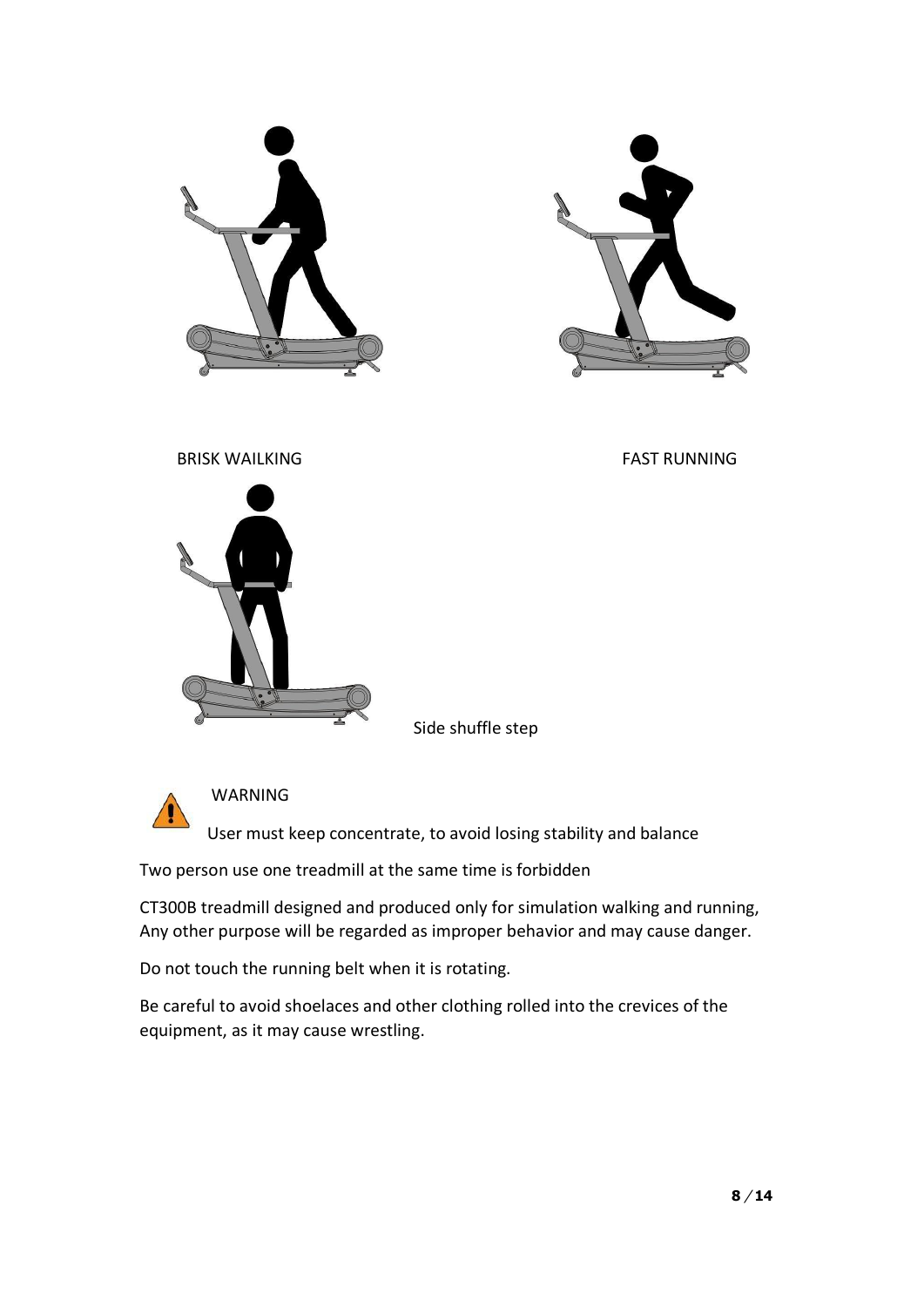## **Display description (CT-300B)**

1. Key function

| Select&Confirm/Erase | 1. Used for switch Windows TIME, DISTANCE, CALORISE,<br><b>PULSE</b>                             |  |
|----------------------|--------------------------------------------------------------------------------------------------|--|
| (MODE/RESET)         | 2. This key has functions of the confirmation choice, and<br>setting time confirmation.          |  |
|                      | 3. Constant Press for 2 seconds to clean the input settings.                                     |  |
| Settings             | 1. Press one time will be added one time, constant press is                                      |  |
| (SET)                | set as quick adding.                                                                             |  |
|                      | 2. It can set(TIME)、(DISTANCE)、(CALORISE)、                                                       |  |
|                      | (PULSE) numerical values.                                                                        |  |
| Recovery             | It is used to test the athlete's recovery of heart rate after                                    |  |
| (Heart Rate)         | finishing exercise.                                                                              |  |
|                      | Note: While the heart rate's digital is running, and the<br>movement is stopped, you can use it. |  |

2. Operating instructions

Turn On: After loading the battery, listen to a sound lasting 2 seconds,in the meantime the display all shows 2 seconds.



Turn Off:

An electronic watch enters into a sleep state after 4 minutes without any signal input.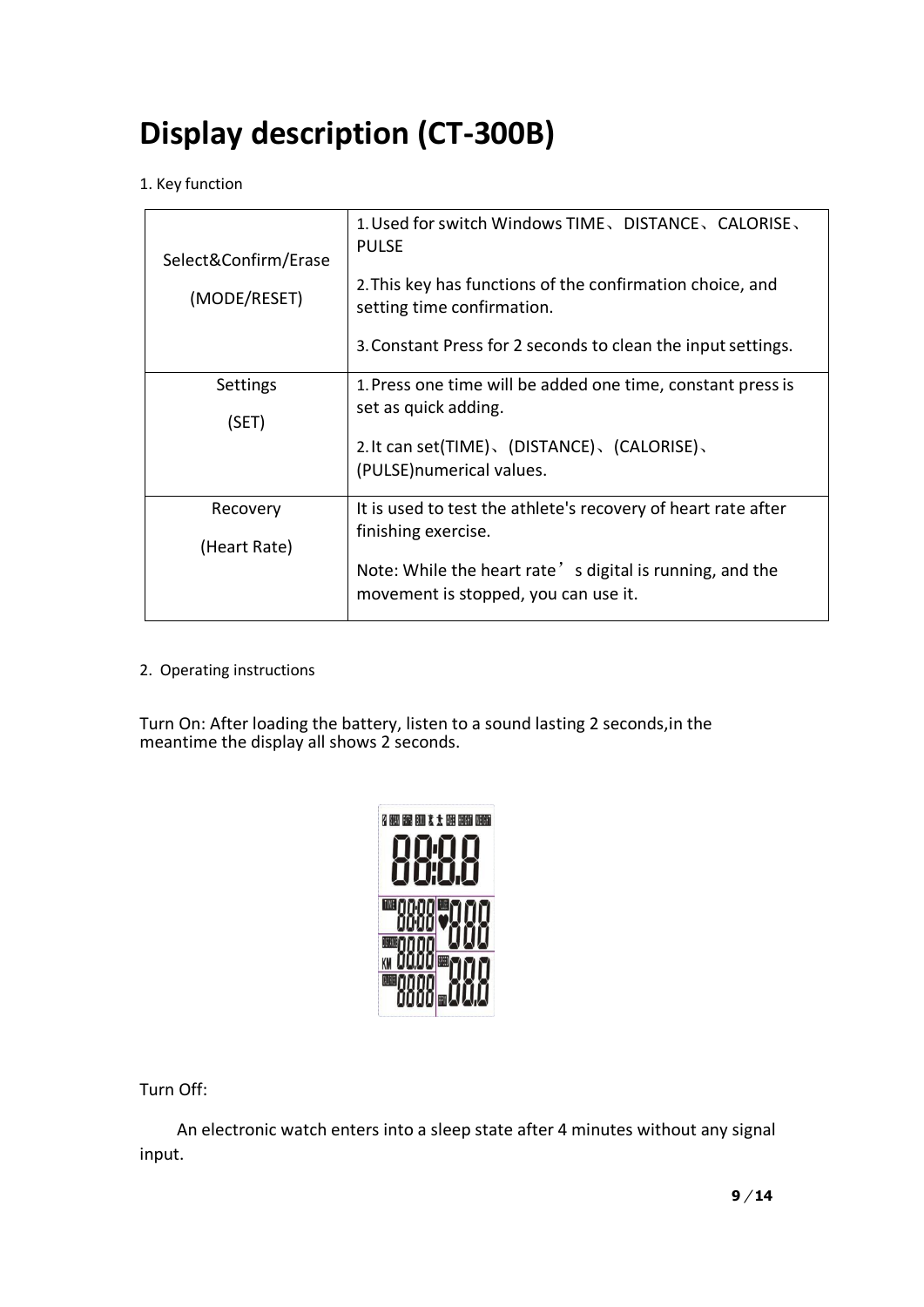Enter motion picture:

Boot into motion picture

1.Press Selection (MODE) key to choose (TIME)、(DISTANCE)、(CALORISE)、 (PULSE),Press the (SET) key to set the value,Confirm by pressing the Confirmation (MODE)key.

2.Inputting signal, time (TIME), distance (DST), and calories (CAL) to start counting.

Note:

When the display fades,Please replace the battery.

If there is no input signal, please check whether the wire is connected or not.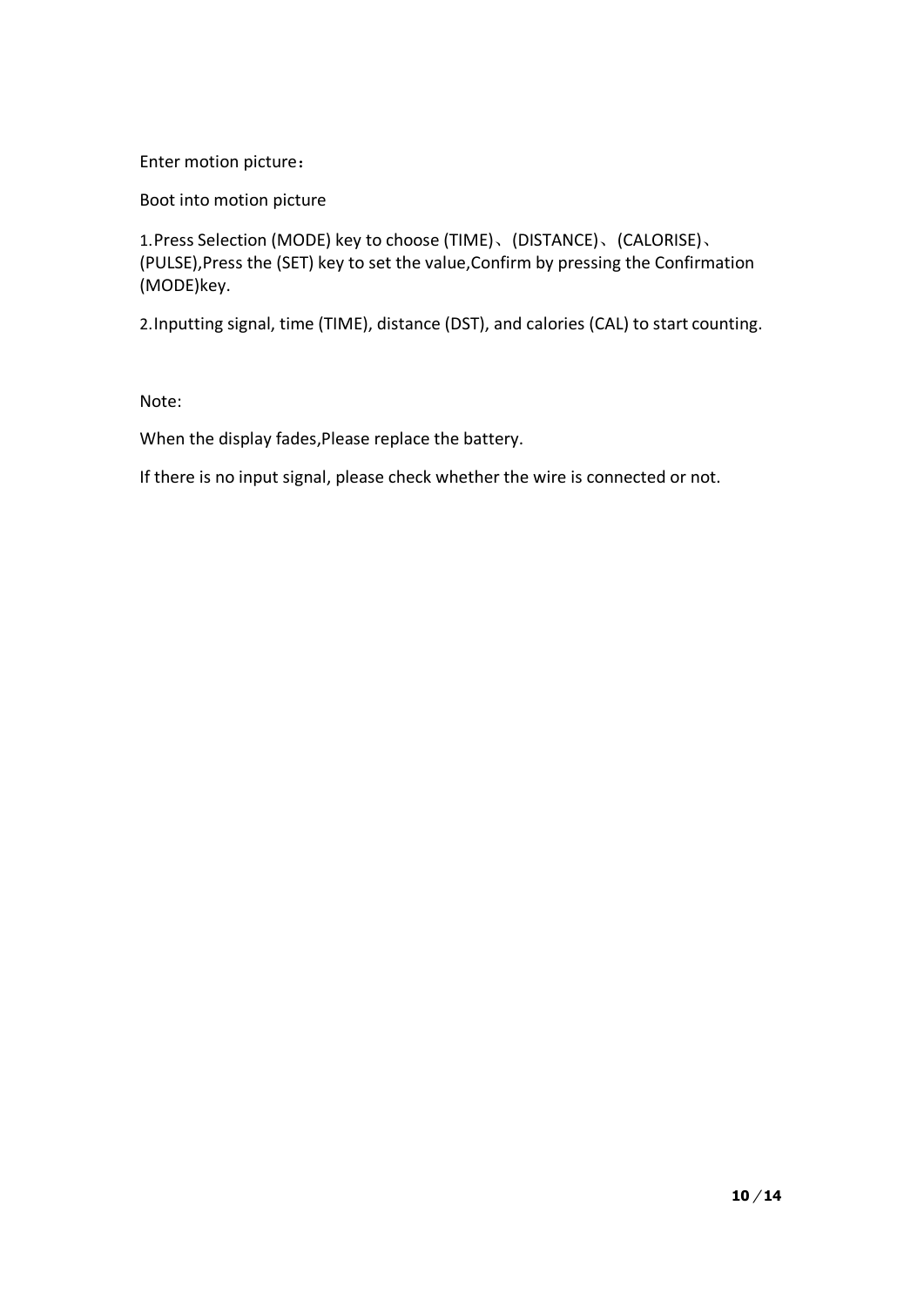## <span id="page-10-0"></span>**Technical data**

| Model No.                      | CT-300B                                |
|--------------------------------|----------------------------------------|
| Power Supply(Optional Adapter) |                                        |
| N.Weight                       | 195KG                                  |
| Max User Weight                | <b>180KG</b>                           |
| Noise Degree                   | Below 80dB (A)                         |
| <b>Protection Level</b>        | IP 20                                  |
| <b>Running Temperature</b>     | From $+5^{\circ}$ C to $+40^{\circ}$ C |
| Electrical insulation level    | II Level                               |
| Product Dimension (L*W*H)      | 1680*960*1980mm                        |
| Package Dimension (L*W*H)      | 2000*1100*900mm                        |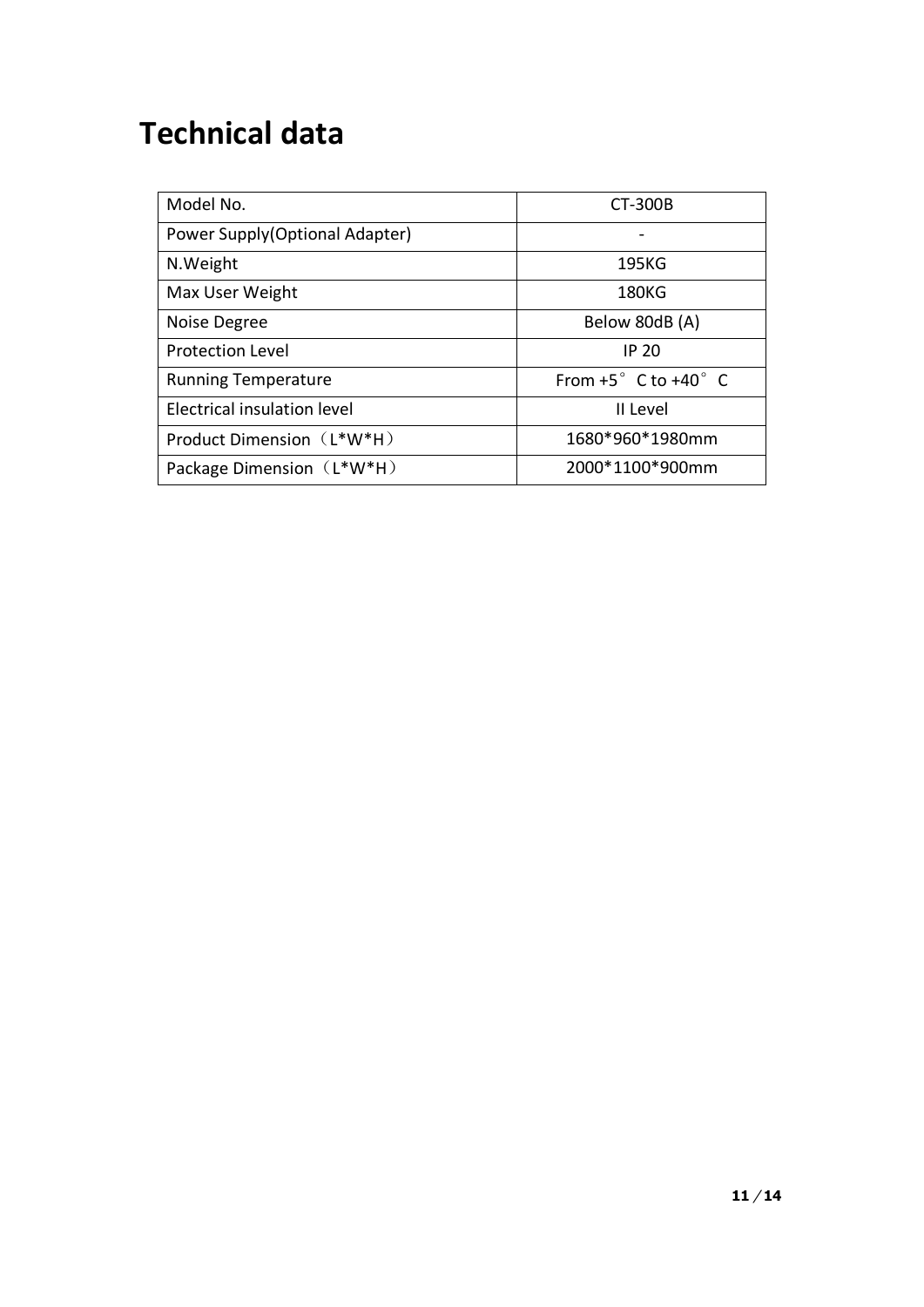## **Movement and adjustment of equipment**

The equipment is equipped with two fixed front wheels.If need to move the equipment, just lift it slightly and move forward or backward.

As the equipment is heavy, you had better to find a few people to move together.

If the floor condition isnot suitable to use wheel to move, lifting and transporting equipment will be needed .



Warning

You must be very careful when you move, otherwise it will damage the stability of the equipment.

Equipment can only be run on flat floor.

You have to adjust the equipment foundation horizontal, as shown:

A, unscrew the nut (B);

B, screwing or unscrewing the universal foundation (A) till the equipment is stable and firm.

C, after adjustment, tighten the nut (B).

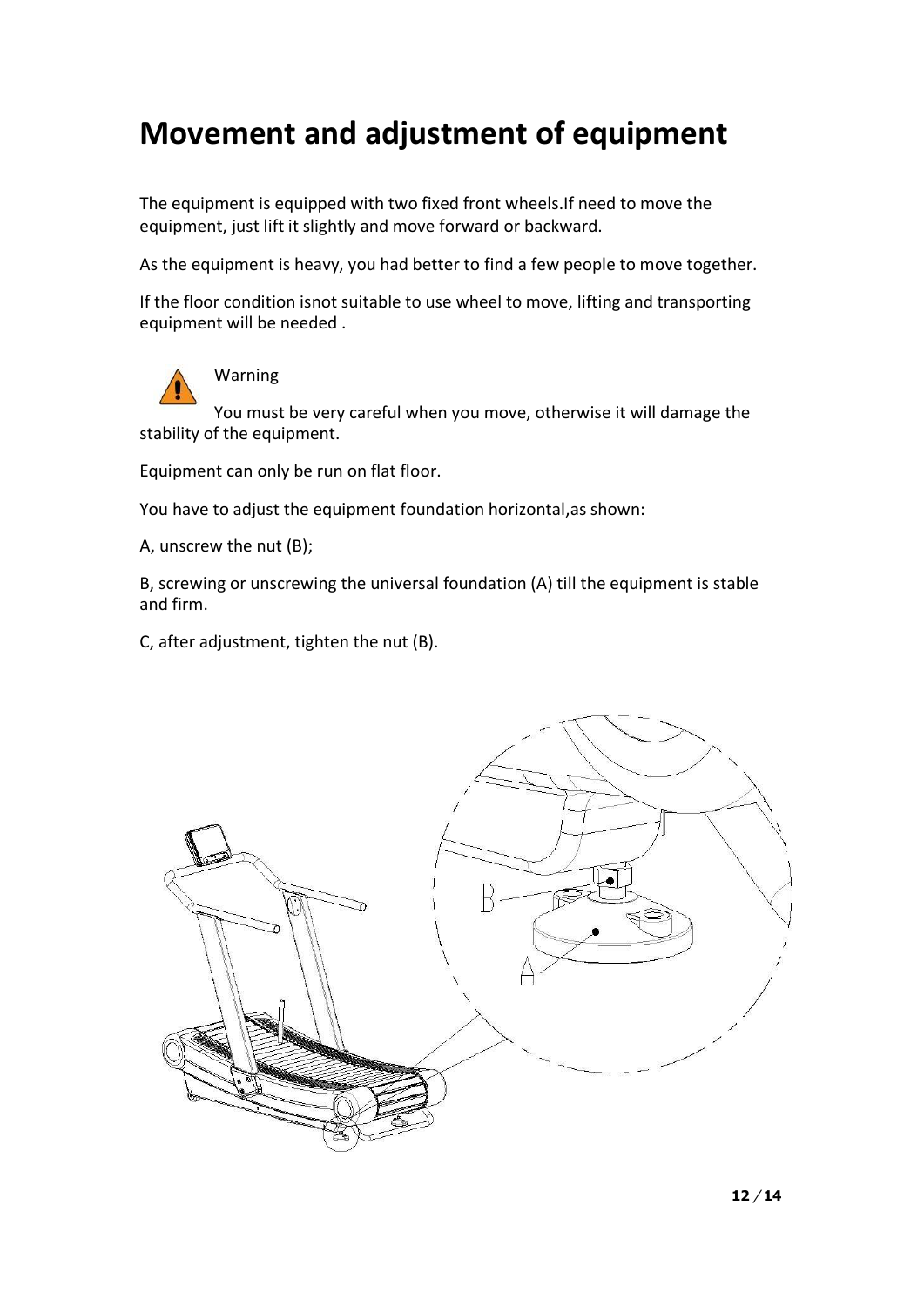### <span id="page-12-0"></span>**Routine maintenance**

In order to ensure good sanitation, the equipment should always be kept clean and dust-free,comply with basic hygienic standards, especially used in the gyms or by many people.

-Clean the outside of equipment with a wet sponge

-After removing the equipment,clean the floor with a vacuum cleaner

Do not use chemicals or solvents.



Warning

 $\blacksquare$  Be careful not to wipe with efforts the pattern and instructions on the label.

In order to ensure the equipment can be used safely,it should be inspected every two weeks for product damage or wearing issue.

All operations of cleaning and maintenance should be carried out under fully static conditions of running belt.

What unmentioned care and maintenance operations would be needed in this manual,please contact LAND Technical Services.

Periodic maintenance,adjustment or lubrication of the product shall be carried out by LAND Technical Support Services.

Inspecting should be every two weeks:

- Whether the components and surfaces of the running belt are worn;
- Whether the plastic protector is intact.